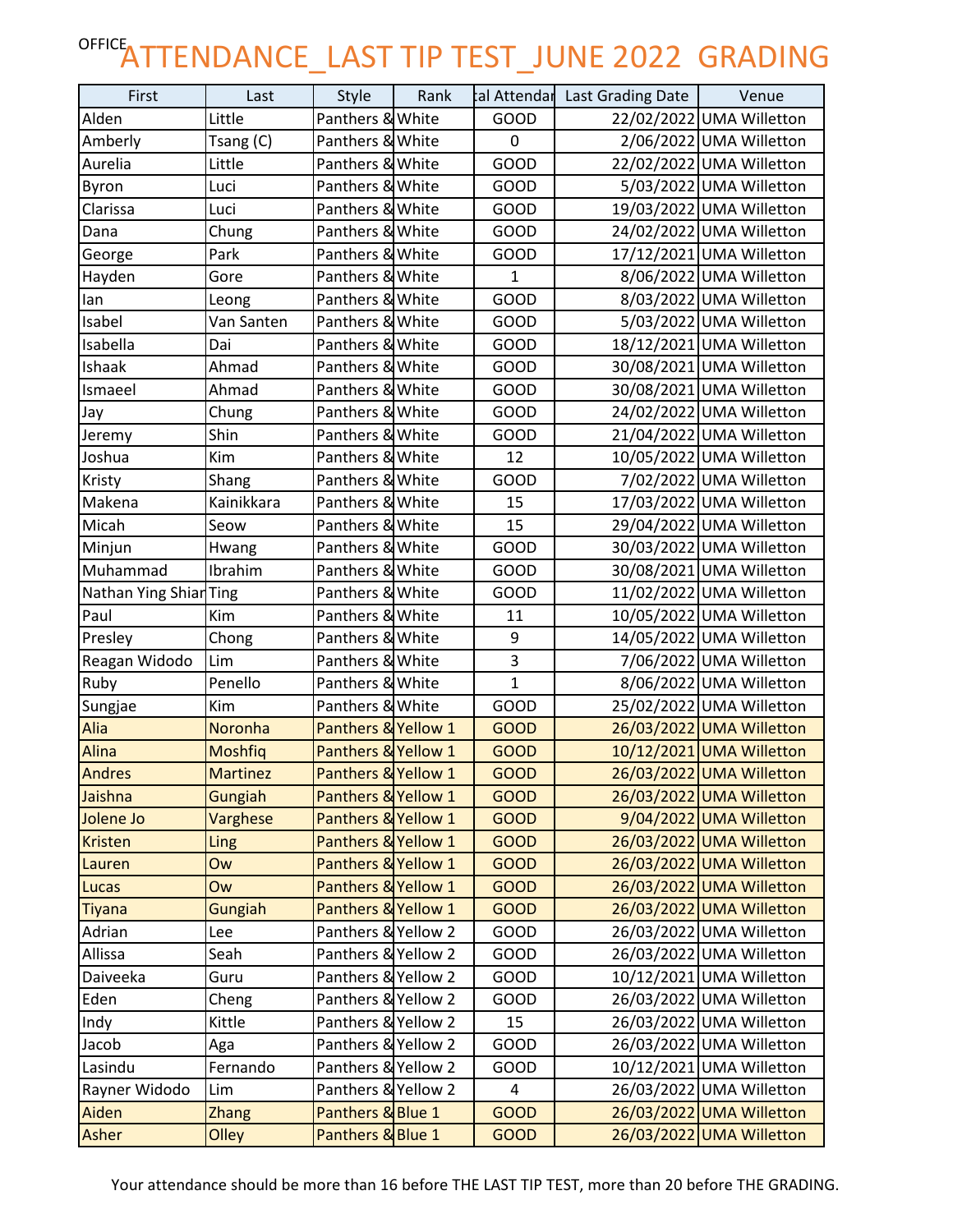## OFFICE<sub>ATTENDANCE\_LAST TIP TEST\_JUNE 2022 GRADING</sub>

| <b>Esther</b>               | Min             | Panthers & Blue 1  | <b>GOOD</b> | 26/03/2022 UMA Willetton |
|-----------------------------|-----------------|--------------------|-------------|--------------------------|
| George                      | <b>Geddes</b>   | Panthers & Blue 1  | <b>GOOD</b> | 9/04/2022 UMA Willetton  |
| Georgia                     | <b>Fabling</b>  | Panthers & Blue 1  | <b>GOOD</b> | 26/03/2022 UMA Willetton |
| Gwyncy                      | Ow              | Panthers & Blue 1  | <b>GOOD</b> | 26/03/2022 UMA Willetton |
| Leeya                       | <b>Bakar</b>    | Panthers & Blue 1  | <b>GOOD</b> | 26/03/2022 UMA Willetton |
| Natasha                     | Lee             | Panthers & Blue 1  | <b>GOOD</b> | 26/03/2022 UMA Willetton |
| <b>Nathaniel Hao-Ha Low</b> |                 | Panthers & Blue 1  | <b>GOOD</b> | 2/04/2022 UMA Willetton  |
| <b>Nyrah</b>                | <b>Bakhshi</b>  | Panthers & Blue 1  | <b>GOOD</b> | 2/04/2022 UMA Willetton  |
| <b>Sam</b>                  | Choo            | Panthers & Blue 1  | <b>GOOD</b> | 26/03/2022 UMA Willetton |
| Andrew                      | Kim             | Panthers & Blue 2  | <b>GOOD</b> | 26/03/2022 UMA Willetton |
| Andy                        | Heo             | Panthers & Blue 2  | <b>GOOD</b> | 10/12/2021 UMA Willetton |
| <b>Benedict Ethan</b>       | Kalyana         | Panthers & Blue 2  | GOOD        | 26/03/2022 UMA Willetton |
| Elijah                      | Ong             | Panthers & Blue 2  | GOOD        | 26/03/2022 UMA Willetton |
| Grace                       | Kim             | Panthers & Blue 2  | GOOD        | 26/03/2022 UMA Willetton |
| Joyce                       | Zhang           | Panthers & Blue 2  | GOOD        | 26/03/2022 UMA Willetton |
| Kayla                       | Rothfuss        | Panthers & Blue 2  | <b>GOOD</b> | 26/03/2022 UMA Willetton |
| Lyn                         | Ha              | Panthers & Blue 2  | <b>GOOD</b> | 26/03/2022 UMA Willetton |
| Mauli                       | Rozare          | Panthers & Blue 2  | <b>GOOD</b> | 26/03/2022 UMA Willetton |
| Mia                         | Song            | Panthers & Blue 2  | <b>GOOD</b> | 26/03/2022 UMA Willetton |
| Rafael                      | Jaimangal       | Panthers & Blue 2  | 14          | 26/03/2022 UMA Willetton |
| Xiao Ai                     | Yi              | Panthers & Blue 2  | GOOD        | 26/03/2022 UMA Willetton |
| Adam                        | Chung           | Panthers & Brown 1 | <b>GOOD</b> | 26/03/2022 UMA Willetton |
| Ally                        | Chung           | Panthers & Brown 1 | <b>GOOD</b> | 26/03/2022 UMA Willetton |
| Aryaa                       | Patel           | Panthers & Brown 1 | <b>GOOD</b> | 26/03/2022 UMA Willetton |
| Avan                        | Chung           | Panthers & Brown 1 | <b>GOOD</b> | 26/03/2022 UMA Willetton |
| <b>Elliot</b>               | Ho              | Panthers & Brown 1 | <b>GOOD</b> | 26/03/2022 UMA Willetton |
| <b>Ishaan</b>               | <b>Sudheesh</b> | Panthers & Brown 1 | <b>GOOD</b> | 10/12/2021 UMA Willetton |
| Lang Jing                   | Potdar          | Panthers & Brown 1 | <b>GOOD</b> | 26/03/2022 UMA Willetton |
| Levi                        | <b>Innis</b>    | Panthers & Brown 1 | <b>GOOD</b> | 9/04/2022 UMA Willetton  |
| Ryan                        | <b>Zhang</b>    | Panthers & Brown 1 | 13          | 10/12/2021 UMA Willetton |
| <b>Selina</b>               | <b>Zhang</b>    | Panthers & Brown 1 | <b>GOOD</b> | 10/12/2021 UMA Willetton |
| <b>Seren Luna</b>           | <b>Davies</b>   | Panthers & Brown 1 | <b>GOOD</b> | 26/03/2022 UMA Willetton |
| Timothy                     | Ho              | Panthers & Brown 1 | <b>GOOD</b> | 26/03/2022 UMA Willetton |
| Alex                        | Zhang           | Panthers & Brown 2 | 14          | 10/12/2021 UMA Willetton |
| Alice                       | Huang           | Panthers & Brown 2 | GOOD        | 26/03/2022 UMA Willetton |
| Ashlyn                      | Lee             | Panthers & Brown 2 | 15          | 26/03/2022 UMA Willetton |
| David                       | Hur             | Panthers & Brown 2 | GOOD        | 10/12/2021 UMA Willetton |
| David                       | Lee             | Panthers & Brown 2 | GOOD        | 26/03/2022 UMA Willetton |
| Eva                         | Zhao            | Panthers & Brown 2 | GOOD        | 26/03/2022 UMA Willetton |
| Geethal                     | Jayasinghege    | Panthers & Brown 2 | 15          | 26/03/2022 UMA Willetton |
| Jake                        | Lee $(1)$       | Panthers & Brown 2 | GOOD        | 26/03/2022 UMA Willetton |
| Jayce                       | Toh (O)         | Panthers & Brown 2 | GOOD        | 26/03/2022 UMA Willetton |
| Jayden                      | Kang            | Panthers & Brown 2 | GOOD        | 26/03/2022 UMA Willetton |
| Lucius                      | Ow              | Panthers & Brown 2 | GOOD        | 26/03/2022 UMA Willetton |
| Nathan                      | Budimuljono     | Panthers & Brown 2 | GOOD        | 26/03/2022 UMA Willetton |
| Ryan                        | Jung            | Panthers & Brown 2 | GOOD        | 26/03/2022 UMA Willetton |
| Sameera                     | Vijayaprakash   | Panthers & Brown 2 | GOOD        | 9/04/2022 UMA Willetton  |

Your attendance should be more than 16 before THE LAST TIP TEST, more than 20 before THE GRADING.